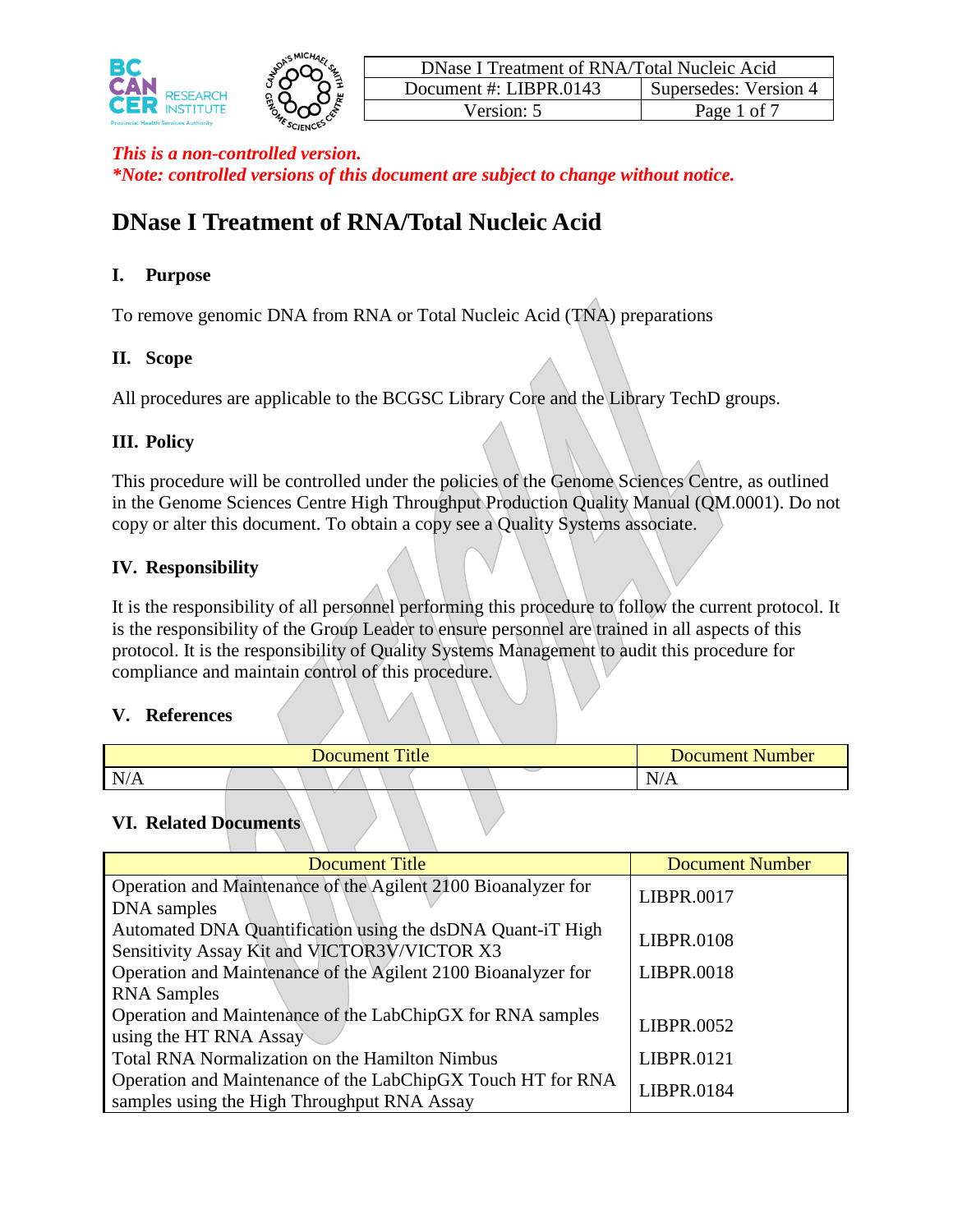



| DNase I Treatment of RNA/Total Nucleic Acid |                       |  |  |  |  |  |
|---------------------------------------------|-----------------------|--|--|--|--|--|
| Document #: LIBPR.0143                      | Supersedes: Version 4 |  |  |  |  |  |
| Version: 5                                  | Page 2 of 7           |  |  |  |  |  |

| Document Title                                        | Document Number |
|-------------------------------------------------------|-----------------|
| Quantifying RNA Samples Using the Qubit 4 Fluorometer | LIBPR.0186      |
| Quantifying DNA samples using the Qubit 4 Fluorometer | LIBPR.0153      |
| TTTT A A                                              |                 |

#### **VII.Safety**

All Laboratory Safety procedures will be complied with during this procedure. The required personal protective equipment includes a laboratory coat and gloves. See the safety data sheets (SDS) for additional information.

 $\triangle$ 

### **VIII. Materials and Equipment**

| <b>Name</b>                                                 | Supplier          | <b>Number</b>   |  |
|-------------------------------------------------------------|-------------------|-----------------|--|
| Fisherbrand Textured Nitrile gloves - large                 | Fisher            | 270-058-53      |  |
| RNAse Zap                                                   | Ambion            | 9780            |  |
| Ice bucket - Green                                          | Fisher            | 11-676-36       |  |
| Wet ice                                                     | In house          | N/A             |  |
| RNAse free 1.5mL eppendorf tube                             | Ambion            | 12400           |  |
| Gilson P2 pipetman                                          | Mandel            | GF-44801        |  |
| Gilson P10 pipetman                                         | Mandel            | GF-44802        |  |
| Gilson P20 pipetman                                         | Mandel            | GF23600         |  |
| Gilson P200 pipetman                                        | Mandel            | GF-23601        |  |
| Gilson P1000 pipetman                                       | Mandel            | GF-23602        |  |
| Mandel P200 DF200 tips                                      | Mandel            | GF-F171503      |  |
| Mandel P1000 DF1000 tips                                    | Mandel            | GF-F171703      |  |
| VX-100 Vortex Mixer                                         | Rose Scientific   | S-0100          |  |
| 200µL Rainin tips                                           | Rainin            | <b>RT-L200F</b> |  |
| 20µL Rainin tips                                            | Rainin            | $RT-L10F$       |  |
| 200µL Pipet-Lite                                            | Rainin            | L12-200         |  |
| 20µL Pipet-Lite                                             | Rainin            | $L12-20$        |  |
| 1250µL pipette tip, 96tips/rack, 480 tips/cs filter sterile | Mandel Scientific | TM-4445         |  |
| Pipette-VIAFLO 8 Channel                                    | Mandel Scientific | TM-4124         |  |
| Large Kimwipes                                              | Fisher            | 06-666-117      |  |
| Black ink permanent marker pen                              | <b>VWR</b>        | 52877-310       |  |
| <b>Bench Coat (Bench Protection Paper)</b>                  | Fisher            | 12-007-186      |  |
| Small Autoclave waste bags 10"X15"                          | Fisher            | $01 - 826 - 4$  |  |
| <b>DNAse1 Amplification Grade 100U</b>                      | Invitrogen        | 18068-015       |  |
| <b>DEPC</b> water                                           | Ambion            | 9922            |  |
| Mini-centrifuge                                             | Eppendorf         | 5417R           |  |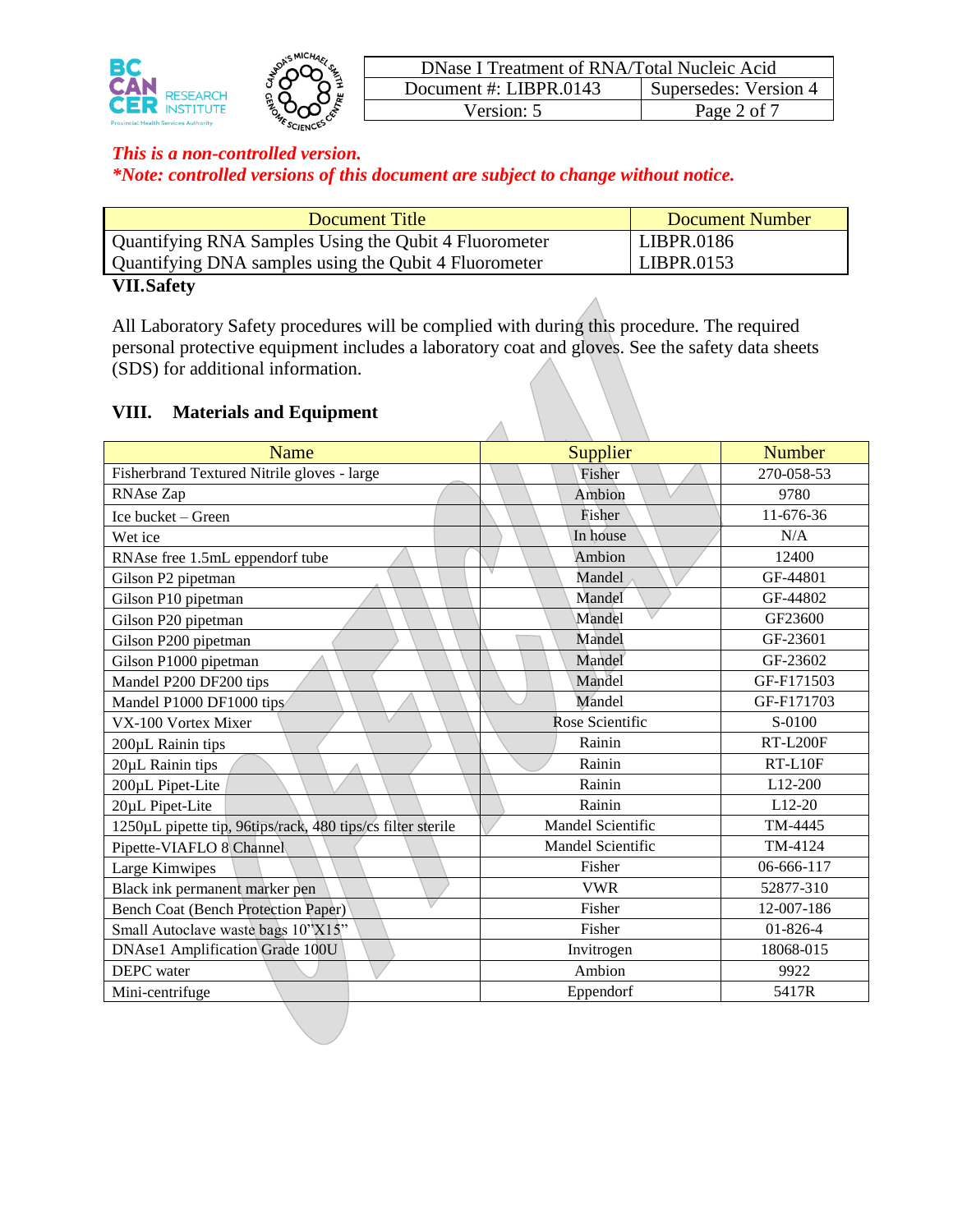



| DNase I Treatment of RNA/Total Nucleic Acid |                       |  |  |  |  |  |
|---------------------------------------------|-----------------------|--|--|--|--|--|
| Document #: $LIBPR.0143$                    | Supersedes: Version 4 |  |  |  |  |  |
| Version: 5                                  | Page 3 of 7           |  |  |  |  |  |

| Name                                                | Supplier                 | <b>Number</b> |  |
|-----------------------------------------------------|--------------------------|---------------|--|
| Thermo Scientific 0.2mL Ultra Rigid Skirted 96-well | Thermoscientific         | AB1000-150s   |  |
| Deep-well, 96-well, 1.2mL, U bottom, low pro, 50/cs | <b>Fisher Scientific</b> | AB1127        |  |
| RNA MagClean DX                                     | <b>ALINE Biosciences</b> | $C-1005$      |  |
| Sterile Filtered Conductive 50µL Tips in Frames     | Hamilton                 | 235979        |  |
| Sterile Filtered Conductive 300µL Tips in Frames    | Hamilton                 | 235938        |  |
| Tape Pads                                           | Qiagen                   | 19570         |  |
| Foil Tape                                           | <b>VWR</b>               | 60941-126     |  |
| PCRmax Alpha Cycler 4                               | Froggabio/Cole Parmer    | AC496         |  |
| 2100 Electrophoresis Bioanalyzer Instrument         | Agilent                  | G2939AA       |  |
| LabChip GXII                                        | Perkin Elmer/Caliper     | 124582        |  |
| LabChip GX Touch                                    | Perkin Elmer/Caliper     | CLS137031/E   |  |
| <b>NIMBUS Liquid Handling Workstation</b>           | Hamilton                 |               |  |

### **IX. GENERAL GUIDELINES**

#### **1. General guidelines**

- 1.1. The beads (**RNA MagClean DX**) to be used in this protocol are different from those used for other protocols as they are certified to be RNase-free.
- 1.2. Ensure proper personal protective equipment is used when handling sample plates, reagents and equipment. Treat everything with, and adhere to, strict RNA handling techniques.
- 1.3. Wipe down the assigned workstation, pipetman, tip boxes and small equipment with RNAse Zap (Ambion) followed by DEPC-treated water. Ensure you have a clean working surface before you start.
- 1.4. Double check the QA release and/or expiry date of each reagent and enzyme.
- 1.5. Reactions in plates should never be vortexed and plate covers are never to be re-used.
- 1.6. Retrieve and thaw all reagents at room temperature. Once thawed, pulse-vortex, quick spin, and keep reagents on ice. Enzymes should be left in the freezer until ready to use.
- 1.7. Ensure the waste bag for the Nimbus is empty.
- 1.8. Brews are prepared and dispensed manually. Note that what is dispensed into the final brew plate is the actual volume of the specified volume for each step below without any dead volume.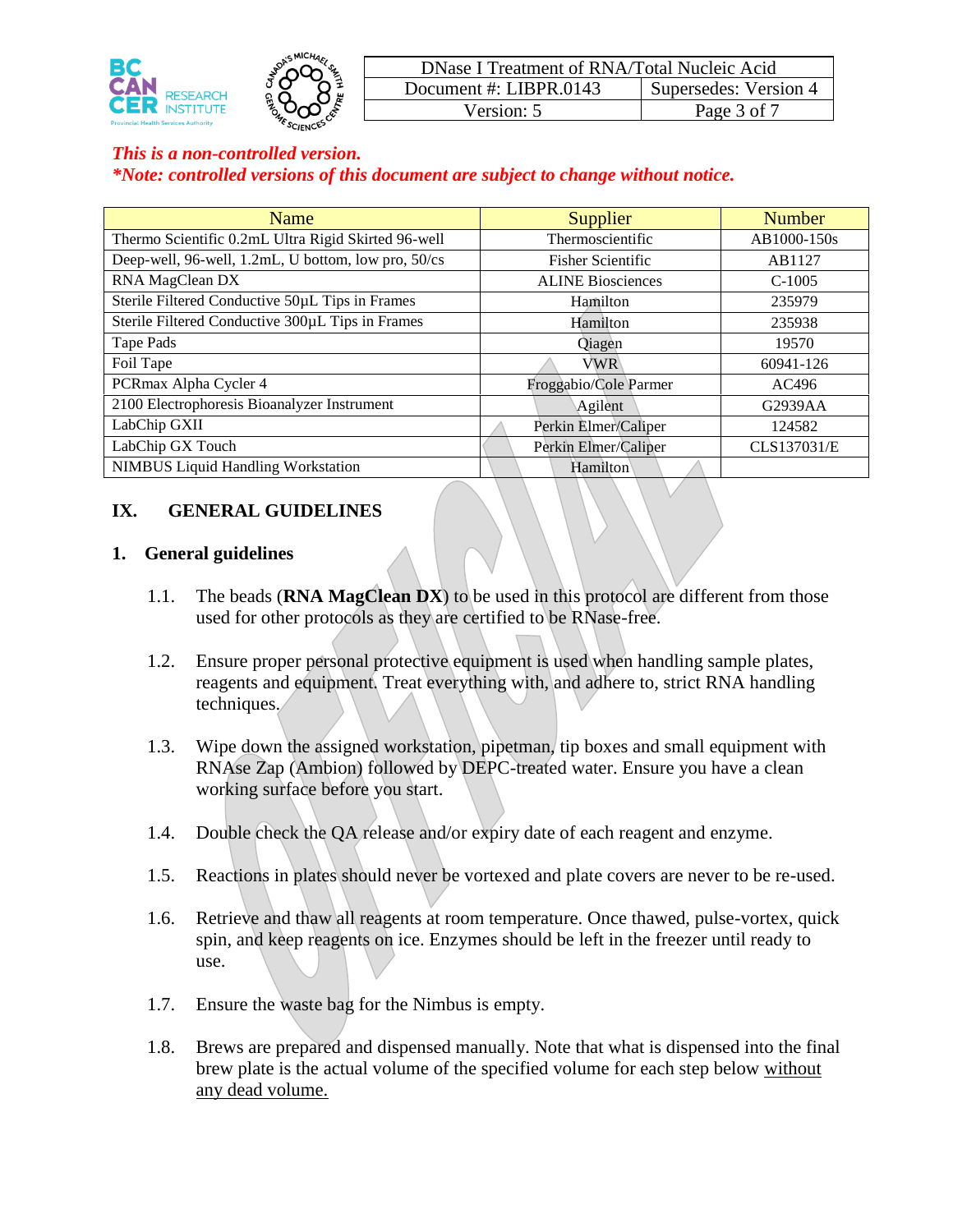



- 1.9. Beads are manually dispensed into wells in a 1.2mL plate (AB1127). 20µL dead volume should be factored in, which means you need to dispense 110µL in the final bead source plate that will be placed on the Nimbus. Ensure that you include 25mL dead volume for 70% ethanol and DEPC  $H_2O$  on top of what is required for the actual washes and elution, respectively.
- 1.10. The Nimbus adds sample or sample in a given reaction to the brew and bead cleanups are performed on Nimbus. Follow the prompts and lay out from the Nimbus programs to execute a particular step.
- 1.11. The Nimbus mixes at 80% of total volume 10 times.
- 1.12. Note that where it is specified that you proceed immediately to the next step, plates can be briefly placed on ice (not more than 30 minutes) in the case of emergency. Make an active attempt to proceed as immediate as possible.

### **X. PROCEDURE**

**Note: All version numbers for Nimbus protocols have been removed on this document. If you are unsure which version to use, consult your supervisor.**

#### **1. Upstream Preparation**

1.1. In the case that LIMS is down, brew calculators can be located on the worksheet listed below. Enter the number of samples to be processed and print the DNase Worksheet located in:

> R:\Library Core\Work Sheets and Calculators\DNase **Treatment**

1.2. Retrieve the plate containing Total RNA or TNA. If stored in -80°C, thaw it on ice followed by a quick spin at  $4^{\circ}$ C, 700g for 1 minute. Place it on ice.

### **2. Input QC:**

2.1. For total nucleic acid, it is recommended that contaminating gDNA is first quantified using Qubit (LIBPR.0153) or Quant-IT (LIBPR.0108). The RNA/DNA mixture entering this DNase treatment should contain <400ng gDNA. Normalization to 200- 400ng gDNA should be performed using Nimbus (LIBPR.0121) or manually if deemed appropriate.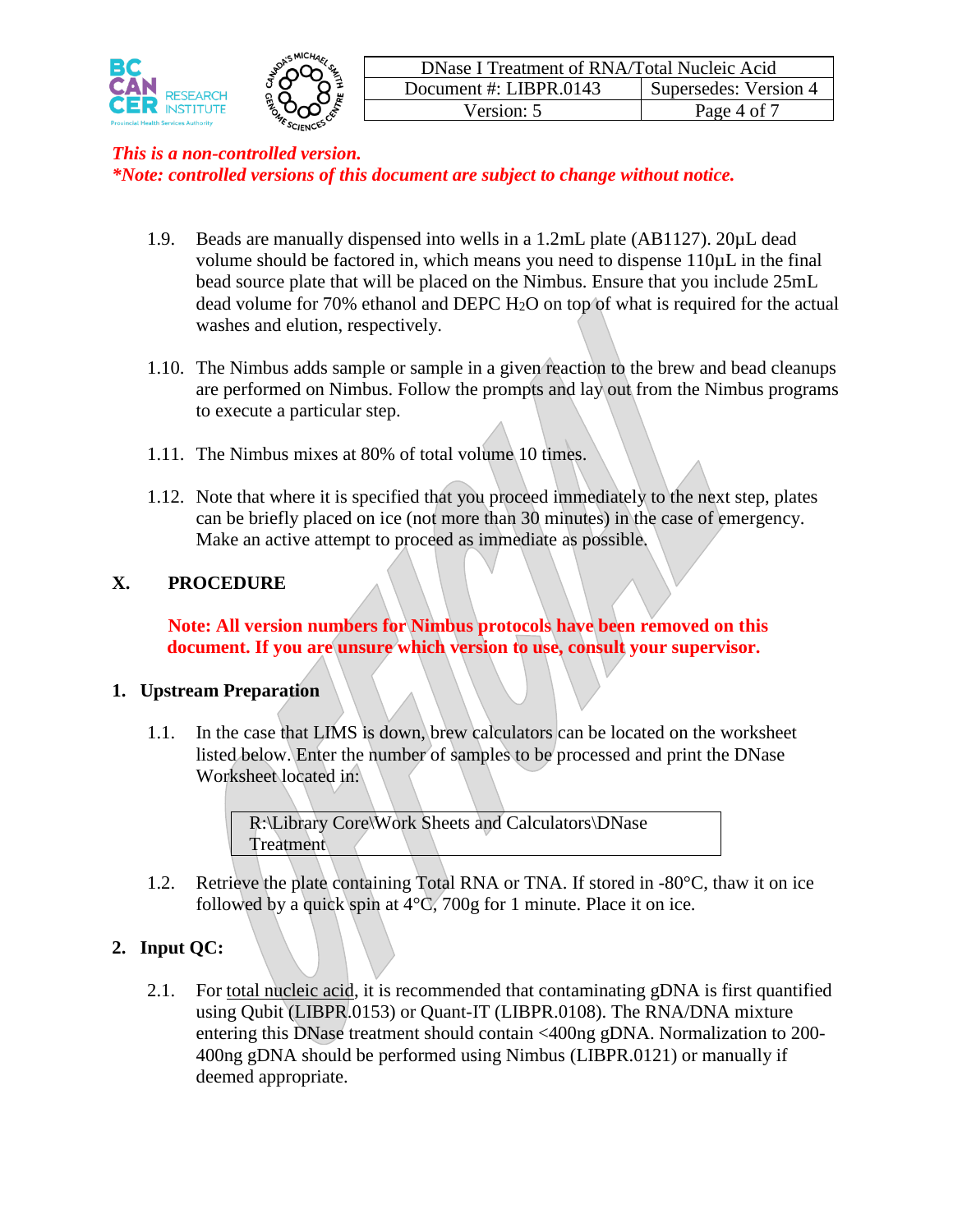

2.2. For RNA extracted using protocols such as Qiagen's where RNA is separated from gDNA, gDNA quantification is not required.

### **3. DNase I Treatment: Remove contaminating gDNA in samples**

Depending on the extent of gDNA content, the downstream application and the nature of the sample, 1, 2 or 5 Units of DNase is used (Consult your supervisor if unsure). Samples should be in 35µL.

| <b>Solution</b>              | $\mu L$ (per 1rxn) |                           |
|------------------------------|--------------------|---------------------------|
| <b>RNA</b>                   | 35                 |                           |
| DEPC H <sub>20</sub>         | 5, 8, or 9         |                           |
| 10X DNase Buffer             |                    | 1 <sup>st</sup> DNase Mix |
| DNase I Enzyme               | $1, 2$ or 5        | $(15 \mu L)$              |
| <b>Total Reaction volume</b> | 50                 |                           |
|                              |                    |                           |

| <b>Pipeline</b>   | Sample input             | <b>Amount of DNase I</b> |
|-------------------|--------------------------|--------------------------|
| SSTRA version 3,4 | Intact RNA               | 1 U                      |
| SSTRA version 3,4 | Total nucleic acid       | 5U                       |
| RBD version 2.3   | Total nucleic acid       | 2U                       |
| CLINxGen pipeline | Intact RNA (from CGL)    | 5U                       |
| CLINxGen pipeline | FFPE RNA (from CGL)      | No treatment             |
| CLINxGen pipeline | Fresh Total nucleic acid | 5U                       |
| CLINxGen pipeline | FFPE Total nucleic acid  | 5U                       |

- 3.1. Make sure to mix each reagent well and quick spin before adding to the brew. Add enzyme last.
- 3.2. Prepare the reaction brew in a non-stick tube according to amount of DNase I listed in the above table and check off reagents as they are added on the worksheet. Mix the brew by repeated pulse-vortexing followed by a quick spin. Use the appropriate calculator from the following:

LIMS Calculator: DNase\_1U

LIMS Calculator: DNase\_2U

LIMS Calculator: DNase\_5U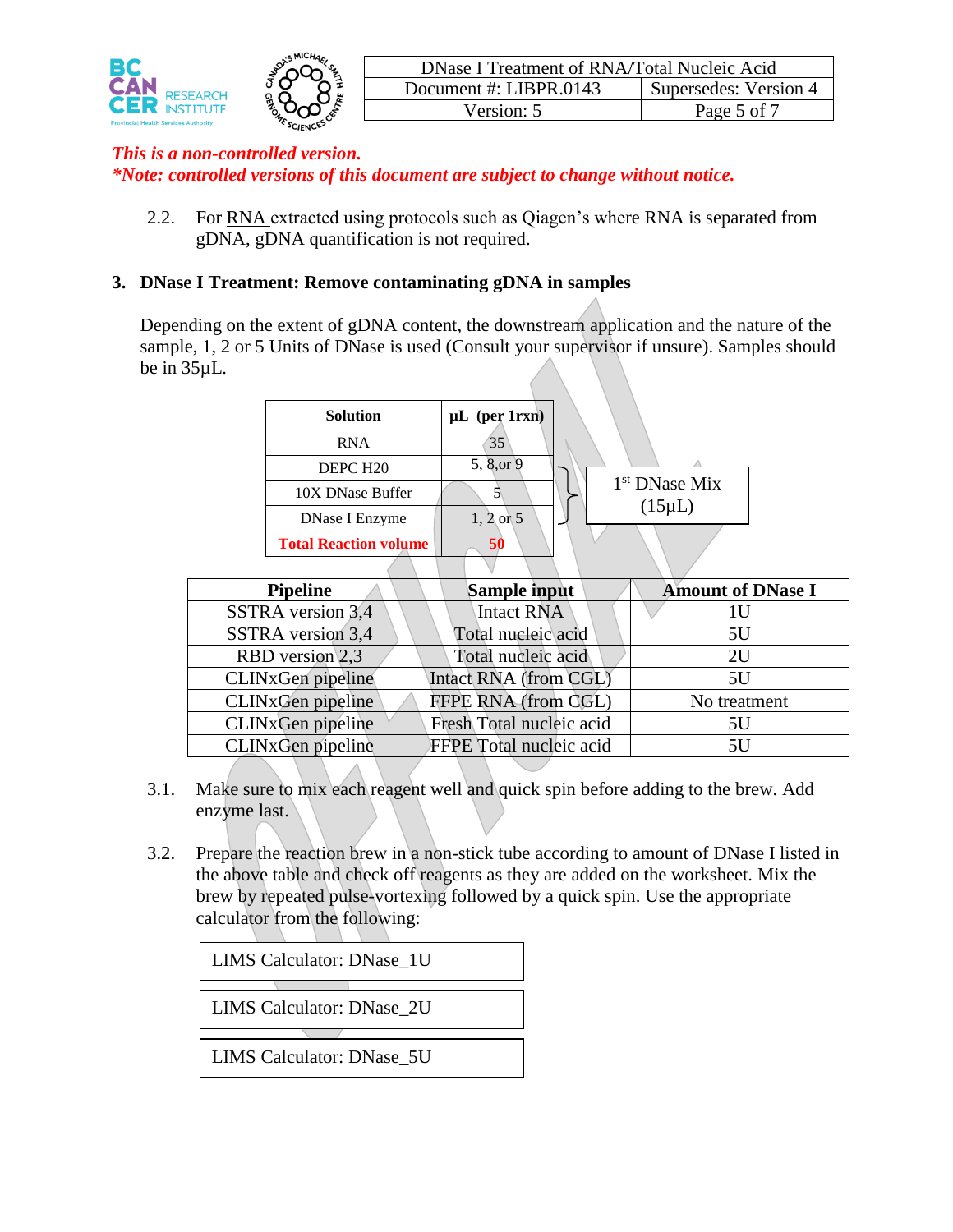



3.3. Log into Nimbus Program as follows to add the RNA to 15µL of the DNase mix:

*Open file:* **Production** > *toggle to workflow* > **DNase I Treatment Scheduler.wfl > DNase I Addition**

- 3.4. After Nimbus program completion, seal the plates and quick spin at  $4^{\circ}$ C for 1 minute. Inspect the reaction plates for any variations in volume.
- 3.5. Incubate for 15 minutes at room temperature.

Note: *This is NOT a safe stopping point; proceed to the next step immediately.*

## **4. Post–DNase I treatment Bead clean up (use RNA MagClean DX beads)**

- 4.1. The input volume for this step is 50µL per well.
- 4.2. The Nimbus will perform the cleanup of the  $1<sup>st</sup>$  DNase reaction using beads as follows:

| <b>Reaction</b>                     | *Bead Vol<br>manually<br>dispensed<br>(µL) | <b>Bead Vol</b><br>added by<br><b>Nimbus</b><br>(µL) | <b>Bead</b><br><b>Binding</b><br>Time<br>(mins) | Magnet<br><b>Clearing</b><br><b>Time</b><br>(mins) | <b>2X70%</b><br>EtOH*<br>Wash<br>Vol (µL) | <b>Magnet</b><br>Airdry<br>Time<br>(mins) | <b>DEPC</b><br><b>Elution</b><br>$Vol(\mu L)$ | <b>Elution</b><br>time<br>(mins) | <b>Magnet</b><br><b>Elution</b><br>time<br>(mins) | <b>Transfer</b><br>Vol $(\mu L)$ |
|-------------------------------------|--------------------------------------------|------------------------------------------------------|-------------------------------------------------|----------------------------------------------------|-------------------------------------------|-------------------------------------------|-----------------------------------------------|----------------------------------|---------------------------------------------------|----------------------------------|
| <b>1st DNase</b><br><b>Reaction</b> | 110                                        | 90                                                   | 15                                              |                                                    | 150                                       | 5                                         | 10                                            |                                  |                                                   | 10                               |

\*Must be at Room Temp for a minimum of 30 minutes before usage; failure to do so would result in a decrease in yield

4.3. Log into Nimbus Program as follows:

*Open file:* **Production** > *toggle to workflow* > **DNase treatment > DNase I Treatment Scheduler.wfl > Bead Clean DNase I**

*This is a safe stopping point. If needed, the plate containing the bead cleaned RNA can be stored at -80°C.*

*5.* **QC of DNase treated RNA :** Follow the relevant upstream/downstream SOP(s) or consult your supervisor

*Note: for clinical samples there in no QC at this step.*